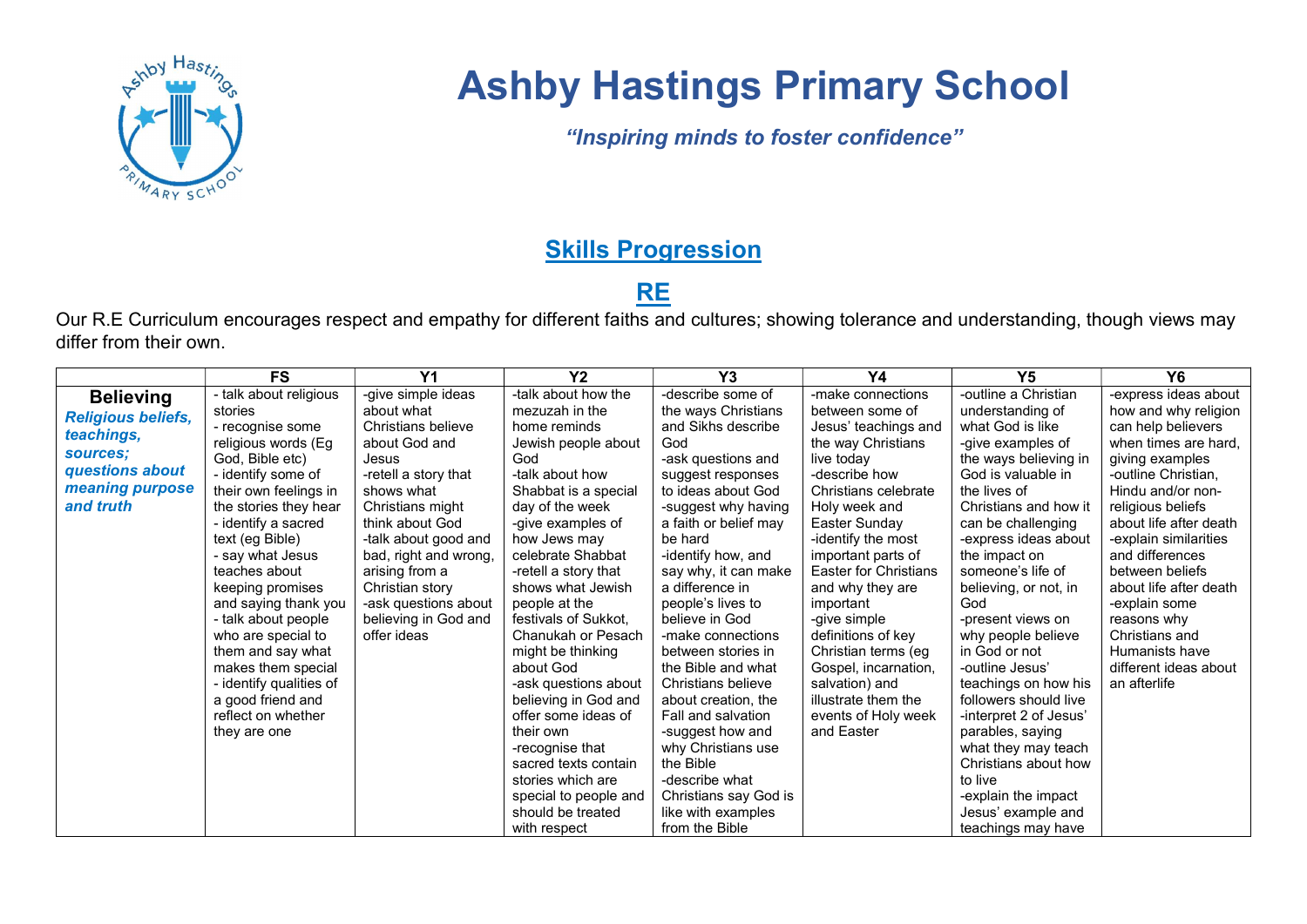|                                                                                                                                       |                                                                                                                                                                                                                                                                                                                                                                                                                                                                                        |                                                                                                                                                                                                                                                                                                                                                                                                                                                                                                                                                                                                                                                                                                                                  | -retell stories from<br>both the Christian<br>Bible and another<br>faith, suggesting<br>meanings<br>-ask questions about<br>stories Jesus told,<br>and from another<br>religion, and suggest<br>answers                                                                                                                                                                                                                                                                                                                                                                                                                                                                                                                          | -discuss ideas about<br>why humans do bad<br>things and how<br>people try to put<br>things right                                                                                                                                                                                                                                                                                  |                                                                                                                                                                                                                                                                                                                                                                                                                                                                                                                                                                                                                                                                                                                                                                                    | had in Christians<br>today<br>-express their<br>understanding of<br>what Jesus would do<br>in relation to a moral<br>dilemma from the<br>modern world                                                                                                                                                                                            |                                                                                                                                                                                                                                                                                                                                                                                                                                                                                   |
|---------------------------------------------------------------------------------------------------------------------------------------|----------------------------------------------------------------------------------------------------------------------------------------------------------------------------------------------------------------------------------------------------------------------------------------------------------------------------------------------------------------------------------------------------------------------------------------------------------------------------------------|----------------------------------------------------------------------------------------------------------------------------------------------------------------------------------------------------------------------------------------------------------------------------------------------------------------------------------------------------------------------------------------------------------------------------------------------------------------------------------------------------------------------------------------------------------------------------------------------------------------------------------------------------------------------------------------------------------------------------------|----------------------------------------------------------------------------------------------------------------------------------------------------------------------------------------------------------------------------------------------------------------------------------------------------------------------------------------------------------------------------------------------------------------------------------------------------------------------------------------------------------------------------------------------------------------------------------------------------------------------------------------------------------------------------------------------------------------------------------|-----------------------------------------------------------------------------------------------------------------------------------------------------------------------------------------------------------------------------------------------------------------------------------------------------------------------------------------------------------------------------------|------------------------------------------------------------------------------------------------------------------------------------------------------------------------------------------------------------------------------------------------------------------------------------------------------------------------------------------------------------------------------------------------------------------------------------------------------------------------------------------------------------------------------------------------------------------------------------------------------------------------------------------------------------------------------------------------------------------------------------------------------------------------------------|--------------------------------------------------------------------------------------------------------------------------------------------------------------------------------------------------------------------------------------------------------------------------------------------------------------------------------------------------|-----------------------------------------------------------------------------------------------------------------------------------------------------------------------------------------------------------------------------------------------------------------------------------------------------------------------------------------------------------------------------------------------------------------------------------------------------------------------------------|
| <b>Expressing</b><br><b>Religious and</b><br>spiritual forms of<br>expression;<br>questions about<br><b>identity</b> and<br>diversity | - talk about<br>somewhere special<br>to them<br>- be aware of special<br>religious places<br>- recognise a place<br>of worship<br>- talk about special<br>things in a place of<br>worship<br>-identify significant<br>features of sacred<br>places<br>-give examples of<br>special occasions<br>-Recall simple<br>stories connected<br>with<br>Christmas/Easter<br>and a festival from<br>another faith<br>-say why festivals<br>are special to the<br>people of particular<br>faiths. | -identify special<br>objects and symbols<br>in places of worship<br>and say something<br>about what they<br>mean<br>-talk about how<br>stories, objects,<br>symbols and actions<br>used in places of<br>worship show what<br>people believe.<br>-describe how<br>people use music in<br>worship and how<br>different kinds of<br>music might make<br>them feel<br>- ask questions<br>about what happens<br>in a place of worship<br>-identify some ways<br>Christians celebrate<br>Christmas/Easter<br>and how a festival is<br>celebrated in another<br>faith<br>-give examples of<br>what people do, give,<br>sing, remember or<br>think about at these<br>religious festivals<br><b>Focus on different</b><br>festivals to Y2 | -identify special<br>objects and symbols<br>in places of worship<br>and say something<br>about what they<br>mean<br>-talk about how<br>stories, objects,<br>symbols and actions<br>used in places of<br>worship show what<br>people believe.<br>-describe how<br>people use music in<br>worship and how<br>different kinds of<br>music might make<br>them feel<br>- ask questions<br>about what happens<br>in a place of worship<br>-identify some ways<br>Christians celebrate<br>Christmas/Easter<br>and how a festival is<br>celebrated in another<br>faith<br>-give examples of<br>what people do, give,<br>sing, remember or<br>think about at these<br>religious festivals<br><b>Focus on different</b><br>festivals to Y1 | -describe the<br>practice of prayer in<br>Christianity and<br><b>Sikhism</b><br>-make connections<br>between what people<br>believe about prayer<br>and what they do<br>when they pray<br>-describe how prayer<br>can both comfort and<br>challenge believers<br>-describe and<br>comment on<br>similarities and<br>differences between<br>how people of<br>different faiths pray | -make connections<br>between stories,<br>symbols and beliefs<br>with what happens in<br>at least 2 religious<br>festivals<br>-ask questions and<br>give answers about<br>what matters most to<br>believers in festivals<br>-identify similarities<br>and differences in<br>the way festivals are<br>celebrated within and<br>between religions<br>-explore and suggest<br>ideas about what is<br>worth celebrating<br>and remembering in<br>both religious<br>communities and in<br>their own lives<br>-suggest why some<br>see life as a journey.<br>Identify milestones<br>-suggest why<br>marking milestones<br>may be important to<br>different religions<br>-compare how<br>believers show<br>commitment, with<br>their own ideas<br>about community,<br>belonging and belief | -select and describe<br>the most important<br>functions of a place<br>of worship for the<br>community<br>-give examples of<br>how places of<br>worship support<br>believers in difficult<br>times, explaining<br>why it matters<br>-present ideas about<br>the importance of<br>people in a place of<br>worship, rather than<br>the place itself | -describe and make<br>connections between<br>examples of religious<br>creativity (buildings<br>and art)<br>-show understanding<br>of the value of<br>sacred buildings and<br>art<br>-suggest why some<br>believers see<br>generosity and<br>charity as more<br>important than<br>buildings and art<br>-apply ideas about<br>values, and ideas<br>from scriptures, to<br>the question of<br>whether generosity<br>and charity better<br>express religion than<br>buildings and art |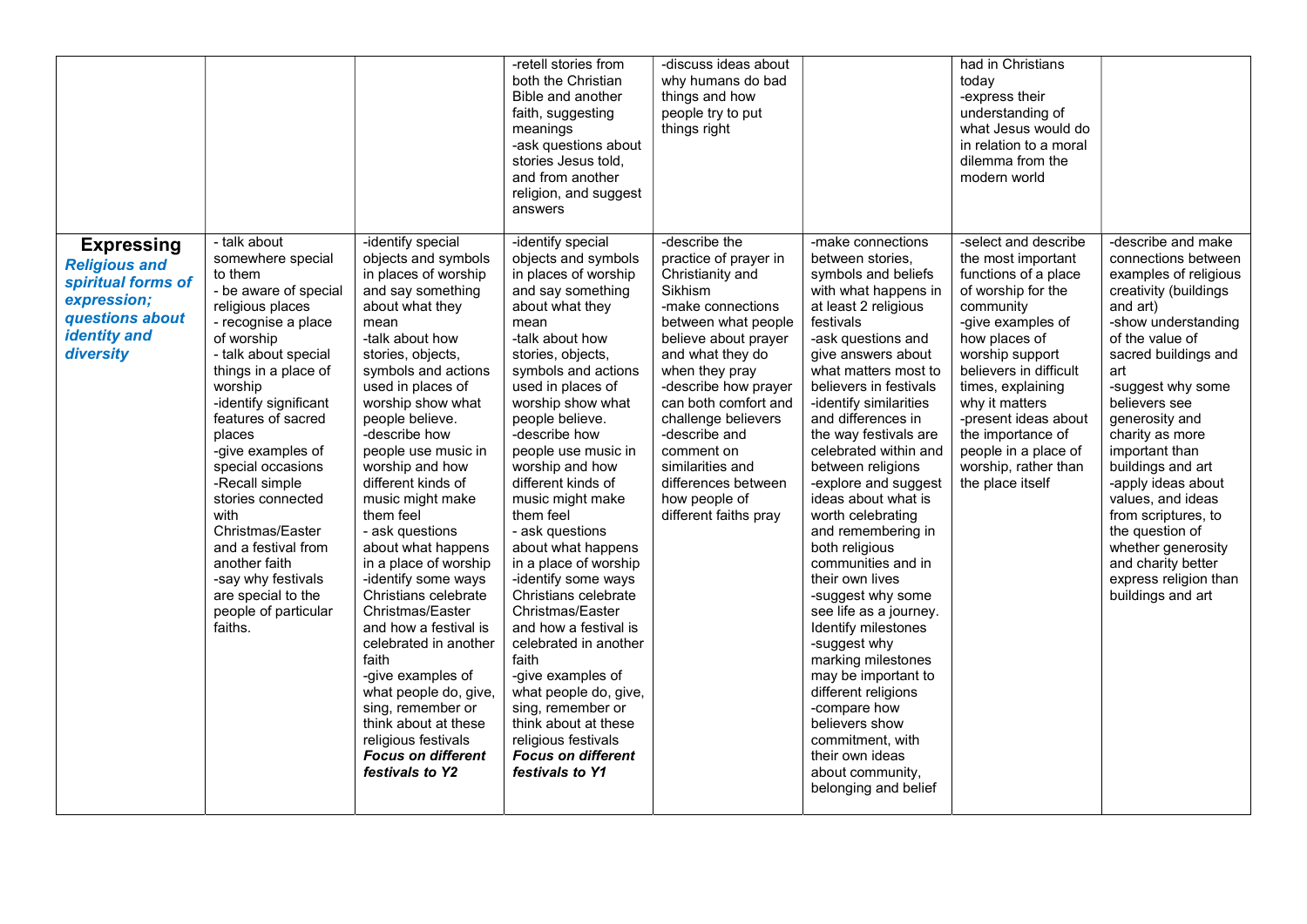| Living             | - retell religious<br>stories, connecting to | -recognise and name<br>symbols of belonging | -retell Bible stories,<br>and stories from | -give examples of<br>what Christians do to | -describe how some<br>Hindus show their | -make connections<br>between the 5 pillars  | -describe what<br>Christians mean     |
|--------------------|----------------------------------------------|---------------------------------------------|--------------------------------------------|--------------------------------------------|-----------------------------------------|---------------------------------------------|---------------------------------------|
| <b>Religious</b>   | personal                                     | from their experience                       | another faith, about                       | show faith, making                         | faith, making                           | of Islam and Muslim                         | about humans being                    |
| practices and      | experiences                                  | (Rainbows, Beavers                          | caring for others and                      | connections with                           | connections with                        | beliefs about God                           | made in the image of                  |
| ways of living;    | - share occasions                            | etc), for Christians                        | the world                                  | some Christian                             | Hindu beliefs and                       | and the Prophet                             | God and having                        |
| questions about    | where they have felt                         | and another faith,                          | - identify ways                            | beliefs and teachings                      | teachings about aims                    | Muhammad                                    | 'fallen'                              |
| values and         | special                                      | suggesting what they                        |                                            | -describe how                              | and duties                              | -describe and reflect                       | -describe some                        |
| <b>commitments</b> | - recall simply what                         | might mean & why                            | people respond to<br>God by caring for     | Christians express                         | -describe how                           | on the significance of                      | Christian and                         |
|                    | happens at a                                 | they matter                                 | others                                     | faith through hymns                        | Hindus show faith                       | the Holy Qur'an to                          | Humanist values                       |
|                    | <b>Christian Baptism</b>                     | -describe what                              | -talk about issues of                      | and more modern                            |                                         | <b>Muslims</b>                              |                                       |
|                    |                                              |                                             |                                            |                                            | through puja, aarti                     |                                             | simply                                |
|                    | - recall simply what                         | happens at a<br>Christian infant            | good and bad, right                        | worship songs                              | and bhajans                             | -describe the forms<br>of guidance a Muslim | -express own ideas<br>about big moral |
|                    | happens when a                               |                                             | and wrong arising                          | -suggest 2 reasons                         | -suggest 2 reasons                      |                                             |                                       |
|                    | baby is welcomed                             | Baptism and suggest                         | from the stories                           | why being a                                | why being a Hindu is                    | uses and compare to                         | concepts such as                      |
|                    | into another religion                        | what the actions and                        | -talk about some                           | Christian is good in                       | good in Britain and 2                   | their experience of                         | fairness, honesty etc                 |
|                    | - talk about things                          | symbols mean                                | texts from different                       | Britain, and 2                             | reasons why it might                    | forms of guidance                           | comparing to the                      |
|                    | they find interesting/                       | -identify 2 ways                            | religions which                            | reasons why it might                       | be hard sometimes                       | -make connections                           | ideas of others                       |
|                    | puzzling/wonderful                           | people show they                            | promote the 'Golden                        | be hard sometimes                          | -discuss links                          | between the key                             | -suggest why it may                   |
|                    | about the world                              | belong to each other                        | Rule' and think about                      | -discuss links                             | between the actions                     | functions of the                            | be helpful to follow a                |
|                    | -express ideas and                           | when they get                               | what would happen if                       | between the actions                        | of Hindus who help                      | Mosque and the                              | moral code                            |
|                    | feelings about the                           | married                                     | more people                                | of Christians who                          | others, and the ways                    | beliefs of Muslims                          | -make connections                     |
|                    | wonders of the                               | -respond to                                 | followed the idea                          | help others, and the                       | in which people of                      |                                             | between beliefs and                   |
|                    | modern world                                 | examples of co-                             | -creatively express                        | ways in which people                       | other faiths help                       |                                             | behaviour in different                |
|                    | - express ideas                              | operation between                           | their own ideas                            | of other faiths help                       | others                                  |                                             | religions                             |
|                    | about how to look                            | different people                            | about the creation                         | others.                                    | -give examples of                       |                                             | -outline the                          |
|                    | after animals and                            |                                             | story and what it                          |                                            | rules for living                        |                                             | challenges of being a                 |
|                    | plants                                       |                                             | says God is like.                          |                                            | religions and how                       |                                             | Christian, Hindu or                   |
|                    | - talk about how                             |                                             |                                            |                                            | these might help with                   |                                             | Muslim in Britain                     |
|                    | people mess up /                             |                                             |                                            |                                            | difficult decisions                     |                                             | today                                 |
|                    | look after the world.                        |                                             |                                            |                                            | -make connections                       |                                             | -make connections                     |
|                    |                                              |                                             |                                            |                                            | between stories of                      |                                             | between belief in                     |
|                    |                                              |                                             |                                            |                                            | temptation & why it                     |                                             | Ahimsa, the Grace                     |
|                    |                                              |                                             |                                            |                                            | can be difficult to be                  |                                             | and Ummah,                            |
|                    |                                              |                                             |                                            |                                            | good                                    |                                             | teachings and                         |
|                    |                                              |                                             |                                            |                                            | -give examples of                       |                                             | sources of wisdom in                  |
|                    |                                              |                                             |                                            |                                            | inspirational people                    |                                             | the 3 religions                       |
|                    |                                              |                                             |                                            |                                            | who have been                           |                                             | -consider similarities                |
|                    |                                              |                                             |                                            |                                            | guided by their                         |                                             | and differences                       |
|                    |                                              |                                             |                                            |                                            | religion (Eg Martin                     |                                             | between beliefs and                   |
|                    |                                              |                                             |                                            |                                            | Luther King)                            |                                             | behaviour in different                |
|                    |                                              |                                             |                                            |                                            | -discuss ideas about                    |                                             | faiths                                |
|                    |                                              |                                             |                                            |                                            | how people decide                       |                                             |                                       |
|                    |                                              |                                             |                                            |                                            | right and wrong                         |                                             |                                       |